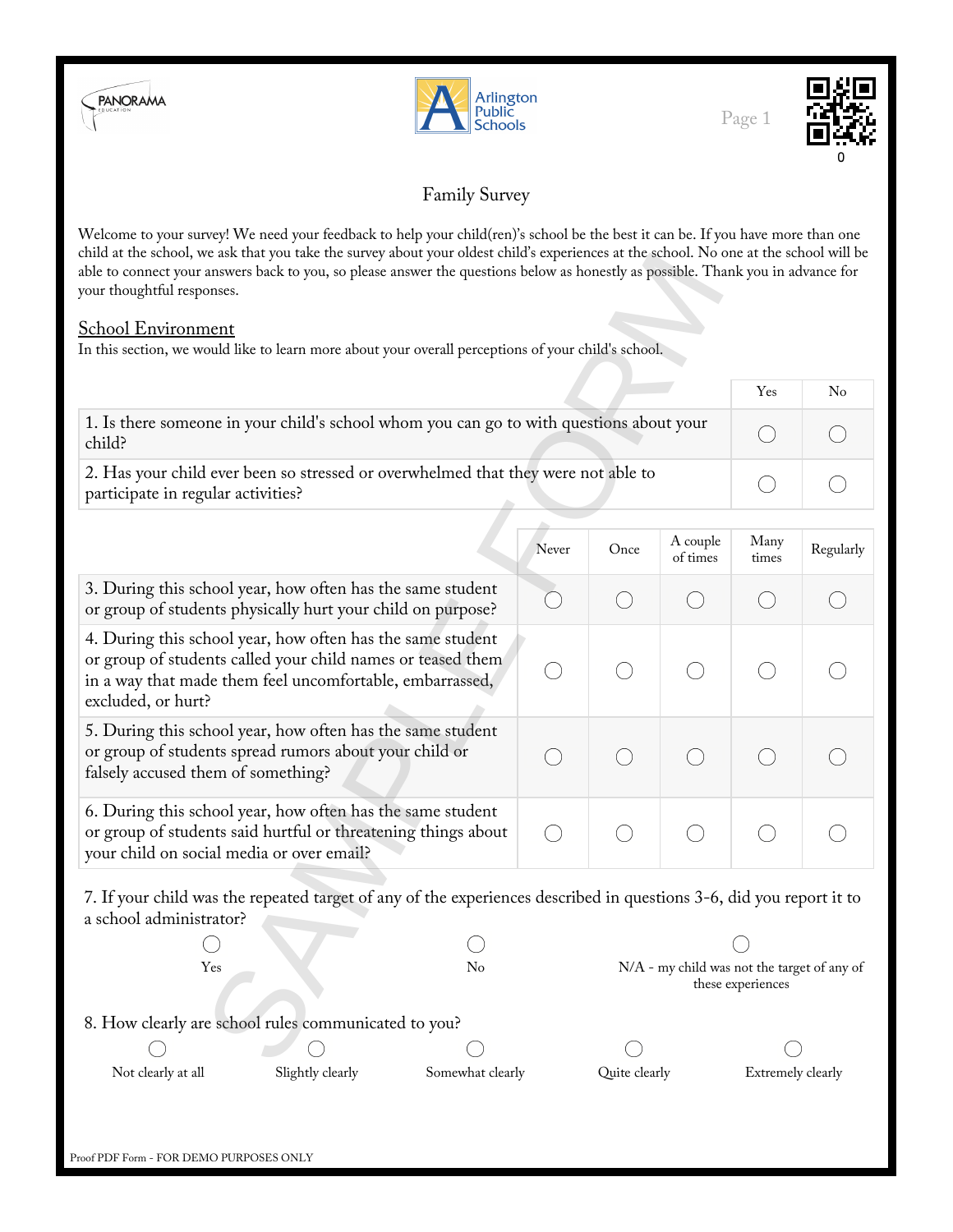| <b>PANORAMA</b>              | Arlington<br>Public<br><b>Schools</b>                                                                                                                                                                                          |                                                        |            |                          |                        |                                                                         | Page 2              |                         |
|------------------------------|--------------------------------------------------------------------------------------------------------------------------------------------------------------------------------------------------------------------------------|--------------------------------------------------------|------------|--------------------------|------------------------|-------------------------------------------------------------------------|---------------------|-------------------------|
| No<br>Yes                    | 9. Does your child's school provide learning opportunities about supporting your child's academic achievement?<br>(For example College/High School Information Nights, orientations, Back to School Nights, math nights, etc.) |                                                        |            |                          |                        |                                                                         |                     |                         |
|                              | 10. How often do you feel you are treated poorly by staff at your child's school because of your race, ethnicity,<br>culture, gender, socio-economic status, disability or sexual orientation?                                 |                                                        |            |                          |                        |                                                                         |                     |                         |
|                              |                                                                                                                                                                                                                                |                                                        |            |                          |                        |                                                                         |                     |                         |
| Never                        | Almost never                                                                                                                                                                                                                   | Once in a while                                        |            | Sometimes                |                        | Frequently always                                                       |                     | Almost always           |
|                              |                                                                                                                                                                                                                                |                                                        |            |                          |                        |                                                                         |                     |                         |
|                              |                                                                                                                                                                                                                                |                                                        |            | Not at all<br>respectful | Slightly<br>respectful | Somewhat<br>respectful                                                  | Quite<br>respectful | Extremely<br>respectful |
|                              | 11. Overall, how respectful have school administrators been<br>in their interactions with you?                                                                                                                                 |                                                        |            |                          |                        | $(\quad)$                                                               |                     |                         |
| interactions with you?       | 12. Overall, how respectful have teachers been in their                                                                                                                                                                        |                                                        |            | ( )                      |                        | $(\ )$                                                                  |                     |                         |
| their interactions with you? | 13. Overall, how respectful have front office staff been in                                                                                                                                                                    |                                                        |            |                          | $(\quad)$              | $\left( \quad \right)$                                                  |                     |                         |
| apply.                       | 14. How do you typically learn about important things happening throughout APS? Please select all that                                                                                                                         |                                                        |            |                          |                        |                                                                         |                     |                         |
|                              |                                                                                                                                                                                                                                |                                                        |            |                          |                        |                                                                         |                     |                         |
| APS Website                  | APS School Talk<br>Messages                                                                                                                                                                                                    | APS Social<br>Media (e.g. APS<br>Facebook,<br>Twitter) | APS Videos | What's Up APS<br>Podcast |                        | Bilingual family<br>liaisons                                            |                     | Principal emails        |
|                              |                                                                                                                                                                                                                                |                                                        |            |                          |                        |                                                                         |                     |                         |
| Teacher emails               | School PTA<br>Backpack mail<br>PeachJar<br>School Parent<br>Ambassadors                                                                                                                                                        |                                                        |            |                          |                        | Informal<br>networks<br>(WhatsApp)<br>group, friends,<br>other parents) |                     | Other                   |
|                              | 15. If you chose "other" in the question above, please describe your answer below.                                                                                                                                             |                                                        |            |                          |                        |                                                                         |                     |                         |
|                              |                                                                                                                                                                                                                                |                                                        |            |                          |                        |                                                                         |                     |                         |
|                              |                                                                                                                                                                                                                                |                                                        |            |                          |                        |                                                                         |                     |                         |
|                              | Proof PDF Form - FOR DEMO PURPOSES ONLY                                                                                                                                                                                        |                                                        |            |                          |                        |                                                                         |                     |                         |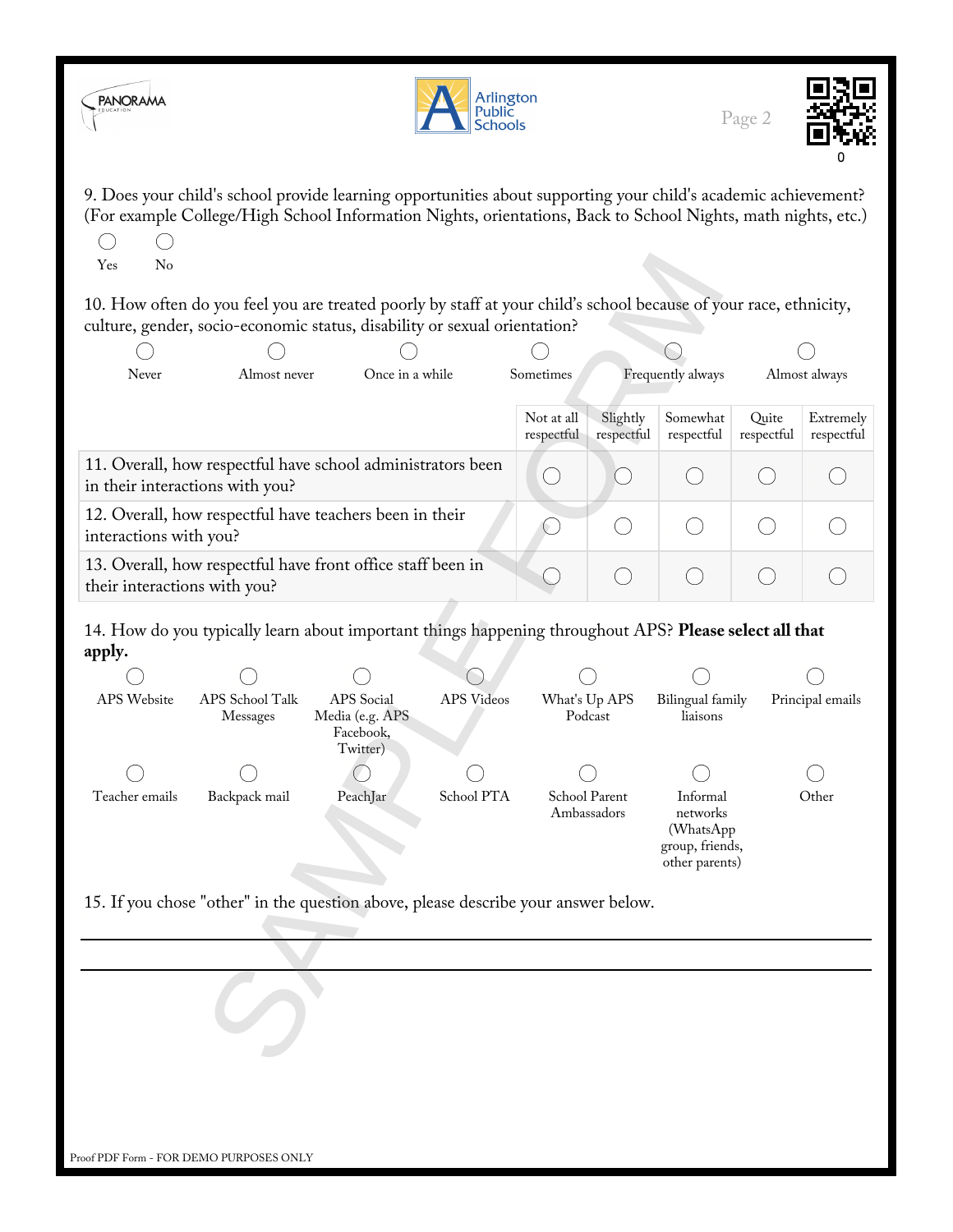| <b>PANORAMA</b>                                                                                                                                             |                                                                                                                                                                              |                                | Arlington<br>Public<br>Schools |                                              |                       | Page 3 |                                                 |
|-------------------------------------------------------------------------------------------------------------------------------------------------------------|------------------------------------------------------------------------------------------------------------------------------------------------------------------------------|--------------------------------|--------------------------------|----------------------------------------------|-----------------------|--------|-------------------------------------------------|
|                                                                                                                                                             | 16. How do you share input about school-wide or APS-wide issues? Please select all that apply.                                                                               |                                |                                |                                              |                       |        |                                                 |
| Contact<br>Contact<br>school<br>Superintenc<br>or Assistant<br>board (in<br>Superintenc<br>person or<br>by email)<br>(in person<br>or by phone<br>or email) | Contact<br>Contact<br>Principal or<br>teacher<br>Assistant<br>Principal                                                                                                      | Contact<br>counselor           | Contact<br><b>PTA</b>          | Attend<br>community<br>meetings or<br>forums | Respond to<br>surveys | Other  | N/A - I<br>have not<br>provided<br>input        |
|                                                                                                                                                             | 17. If you chose "other" in the question above, please describe your answer below.                                                                                           |                                |                                |                                              |                       |        |                                                 |
| <b>Learning</b>                                                                                                                                             | In this section, we would like to hear more from you about your perception of your child's learning at his or her school.                                                    |                                |                                |                                              |                       |        |                                                 |
|                                                                                                                                                             | 18. Overall, how would you describe your child's teachers' expectations?                                                                                                     |                                |                                |                                              |                       |        |                                                 |
| Way too low                                                                                                                                                 | Too low                                                                                                                                                                      | Just right                     | Too high                       |                                              | Way too high          |        | I am unsure                                     |
|                                                                                                                                                             |                                                                                                                                                                              |                                |                                |                                              |                       |        |                                                 |
|                                                                                                                                                             | 19. How supportive is your child's school if you need to ask for help addressing your child's needs?                                                                         |                                |                                |                                              |                       |        |                                                 |
|                                                                                                                                                             |                                                                                                                                                                              |                                |                                |                                              |                       |        |                                                 |
| Not at all supportive                                                                                                                                       | Slightly supportive                                                                                                                                                          | Somewhat<br>supportive         | Quite supportive               |                                              | Extremely supportive  |        | $N/A$ - I have not<br>needed to ask for<br>help |
| Yes<br>No                                                                                                                                                   | 20. Does your child's school provide learning opportunities about supporting your child's well-being (For<br>example principal chats/coffees, PTA-sponsored speakers, etc.)? |                                |                                |                                              |                       |        |                                                 |
|                                                                                                                                                             | 21. How well do teachers and staff at your child's school communicate with you?                                                                                              |                                |                                |                                              |                       |        |                                                 |
|                                                                                                                                                             |                                                                                                                                                                              |                                |                                |                                              |                       |        |                                                 |
| Not well at all                                                                                                                                             | Slightly well                                                                                                                                                                | Somewhat well                  |                                |                                              | Quite well            |        | Extremely well                                  |
|                                                                                                                                                             | 22. How challenged is your child by what he or she learns in class?                                                                                                          |                                |                                |                                              |                       |        |                                                 |
|                                                                                                                                                             |                                                                                                                                                                              |                                |                                |                                              |                       |        |                                                 |
| Not challenged at all                                                                                                                                       | Challenged too little                                                                                                                                                        | Challenged the right<br>amount |                                |                                              | Challenged too much   |        | Challenged way too much                         |
|                                                                                                                                                             | 23. How well do your child's teachers partner with you to support your child's learning?                                                                                     |                                |                                |                                              |                       |        |                                                 |
|                                                                                                                                                             |                                                                                                                                                                              |                                |                                |                                              |                       |        |                                                 |
| Not well at all                                                                                                                                             | Slightly well                                                                                                                                                                | Somewhat well                  |                                |                                              | Quite well            |        | Extremely well                                  |
| Proof PDF Form - FOR DEMO PURPOSES ONLY                                                                                                                     |                                                                                                                                                                              |                                |                                |                                              |                       |        |                                                 |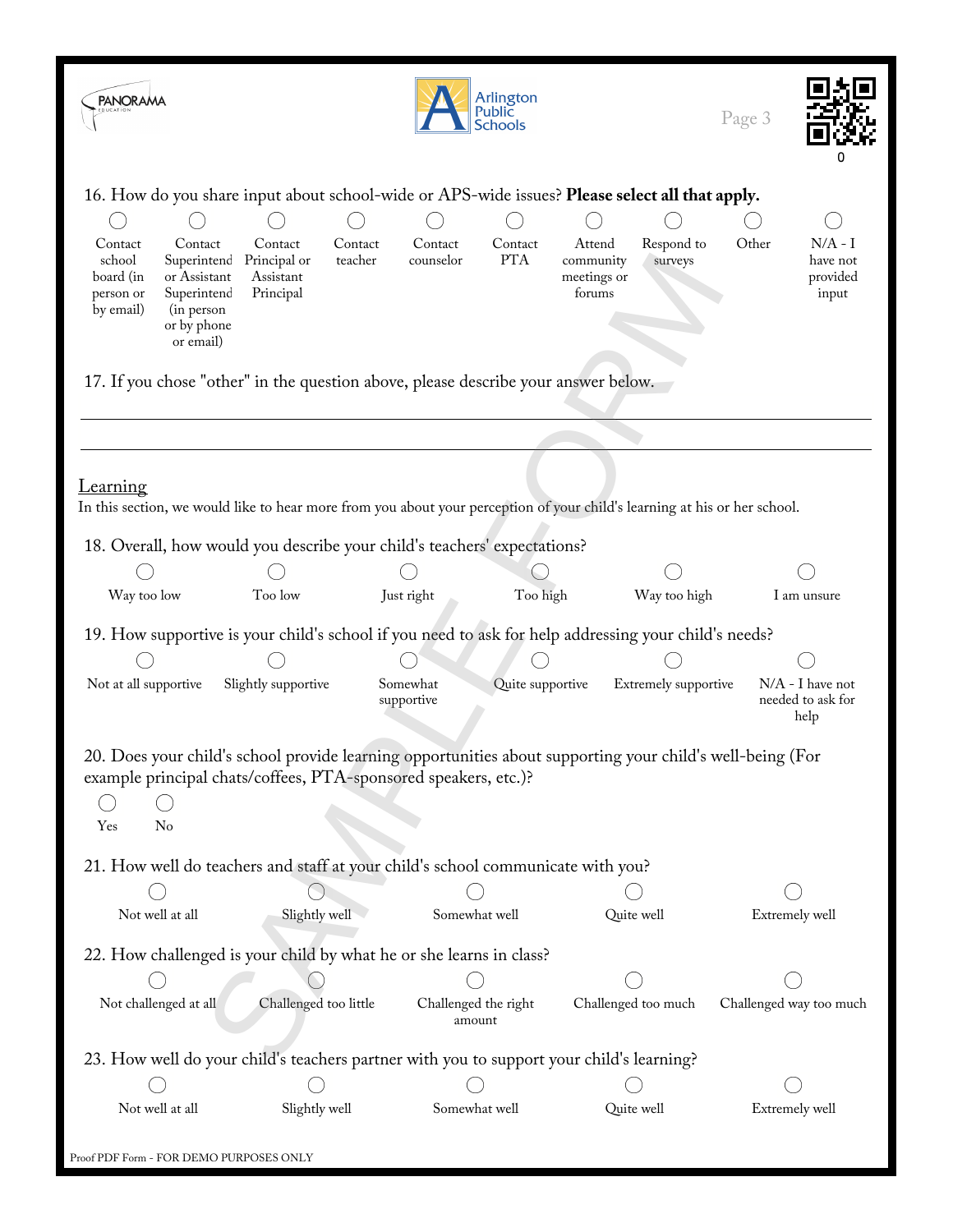

### 24. On a regular school night, how much time does your child spend on homework?

| _                                         | --               |           |           |                 |
|-------------------------------------------|------------------|-----------|-----------|-----------------|
|                                           |                  |           |           |                 |
| They don't do homework<br>at their school | Less than 1 hour | 1-3 hours | 4-6 hours | 7 or more hours |
|                                           |                  |           |           |                 |

0

#### Engagement Barriers

| at their school<br><u>Engagement Barriers</u>                                                                                                                                                                                                                                                                            |                            |                  |                   |                  |
|--------------------------------------------------------------------------------------------------------------------------------------------------------------------------------------------------------------------------------------------------------------------------------------------------------------------------|----------------------------|------------------|-------------------|------------------|
| The following questions ask about whether you experience barriers to becoming involved with your child's school. Please reflect<br>upon a time that you may have desired to attend a meeting, school event, or have more discussions about your child's education.<br>To what degree were any of the following a factor? |                            |                  |                   |                  |
|                                                                                                                                                                                                                                                                                                                          | Not a<br>barrier at<br>all | Small<br>barrier | Medium<br>barrier | Large<br>barrier |
| 25. To what degree were childcare needs a barrier to becoming<br>involved with your child's school?                                                                                                                                                                                                                      | $\left(\right)$            | $\bigcirc$       |                   |                  |
| 26. To what degree was transportation a barrier to becoming involved<br>with your child's school?                                                                                                                                                                                                                        | $(\ )$                     | $(\ )$           |                   |                  |
| 27. To what degree was your own schedule a barrier to becoming<br>involved with your child's school?                                                                                                                                                                                                                     | ( )                        | $\bigcirc$       | $($ )             |                  |
| 28. To what degree were limitations in staff time a barrier to becoming<br>involved with your child's school?                                                                                                                                                                                                            | ∩                          | ∩                | $($ )             |                  |
| 29. To what degree were language differences, for example if English<br>is not your native language, a barrier to becoming involved with your<br>child's school?                                                                                                                                                         | $(\ )$                     | $\bigcirc$       | $( \ )$           |                  |
| 30. To what degree was feeling unwelcomed a barrier to becoming<br>involved with your child's school?                                                                                                                                                                                                                    | ∩                          | ∩                | $( \ )$           |                  |
| 31. To what degree was a lack of awareness of school events a barrier<br>to becoming involved with your child's school?                                                                                                                                                                                                  | $(\ )$                     | $\bigcirc$       | $($ )             |                  |
| 32. To what degree was lack of interest or understanding the relevance<br>of events and opportunities a barrier to becoming involved with your<br>child's school?                                                                                                                                                        | $(\ )$                     | $(\ )$           |                   |                  |
| 33. To what degree was your child's desire for you not to contact or<br>visit the school a barrier to becoming involved with your child's<br>school?                                                                                                                                                                     |                            | $(\ )$           |                   |                  |
|                                                                                                                                                                                                                                                                                                                          |                            |                  |                   |                  |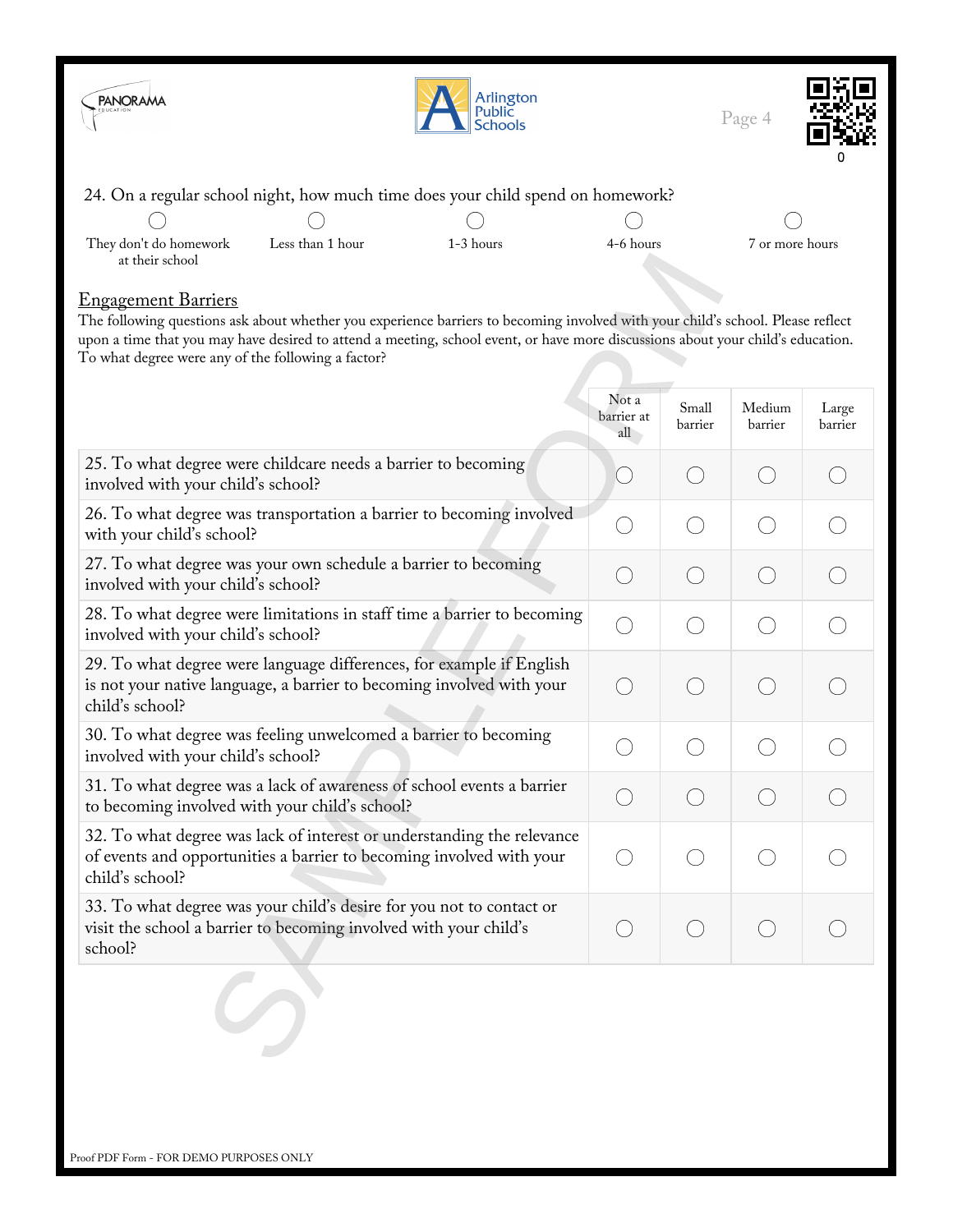





## Out-of-School Time

The following questions ask for your thoughts on out-of-school time for your child. When answering these questions, think about your child's experiences outside of school, including in the morning, at night, and on the weekends.

## 34. What activities does your child do regularly outside of school? **Please select all that apply.**

| After-school<br>program at<br>school (For<br>example | After-school<br>program<br>outside of<br>school (For | Tutoring<br>session at<br>school | Tutoring<br>session outside<br>of school | Recreation<br>sports team | Travel/select/A<br>sports team | School sports<br>team | Individual<br>sport (For<br>example<br>martial arts, |
|------------------------------------------------------|------------------------------------------------------|----------------------------------|------------------------------------------|---------------------------|--------------------------------|-----------------------|------------------------------------------------------|
| Extended Day,                                        | example                                              |                                  |                                          |                           |                                |                       | dance)                                               |
| Check In)                                            | YMCA.                                                |                                  |                                          |                           |                                |                       |                                                      |
|                                                      | Aspire,<br>Phoenix Bikes,<br>Reach Far)              |                                  |                                          |                           |                                |                       |                                                      |
|                                                      |                                                      |                                  |                                          |                           |                                |                       |                                                      |
| Theater<br>program                                   | Choral/singing<br>program                            | Church/synago<br>youth group     | Community<br>service/voluntee<br>work    | Brownies/Scout            | Art program                    | Other                 | None                                                 |

35. If you chose "other" in the question above, please describe your answer below.

# SAMPLE FORM36. Which of the following barriers prevent your child from participating in out-of-school activities? **Please select all that apply.**  $( \ )$ ⌒ My child The activity My child is I don't know My child has My child has Other N/A - we I am too special needs does not costs too already too busy how to sign other have no up my child responsibilitie barriers have a way much money busy that to get to the programs don't activity accommodate 37. If you chose "other" in the question above, please describe your answer below.

38. How confident do you feel talking with your child about sensitive topics (for example, bullying at school, dating, substance misuse)?

Not at all confident Slightly confident Somewhat confident Quite confident Extremely confident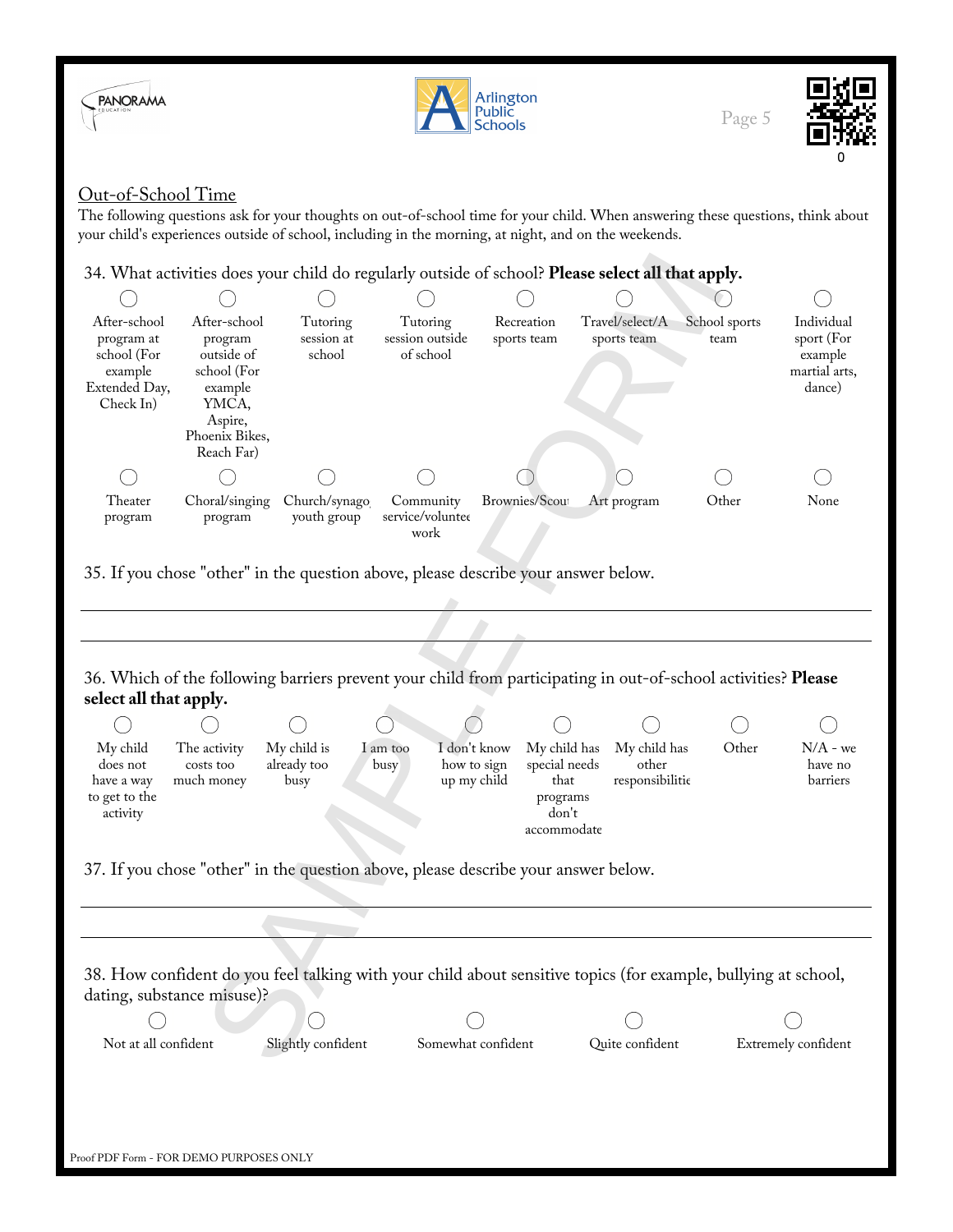

45. If you marked "Other", please describe in the space below.

46. What is your gender?  $\left(\begin{array}{c}\right)$  $( \ )$ Female Male Non-binary Proof PDF Form - FOR DEMO PURPOSES ONLY